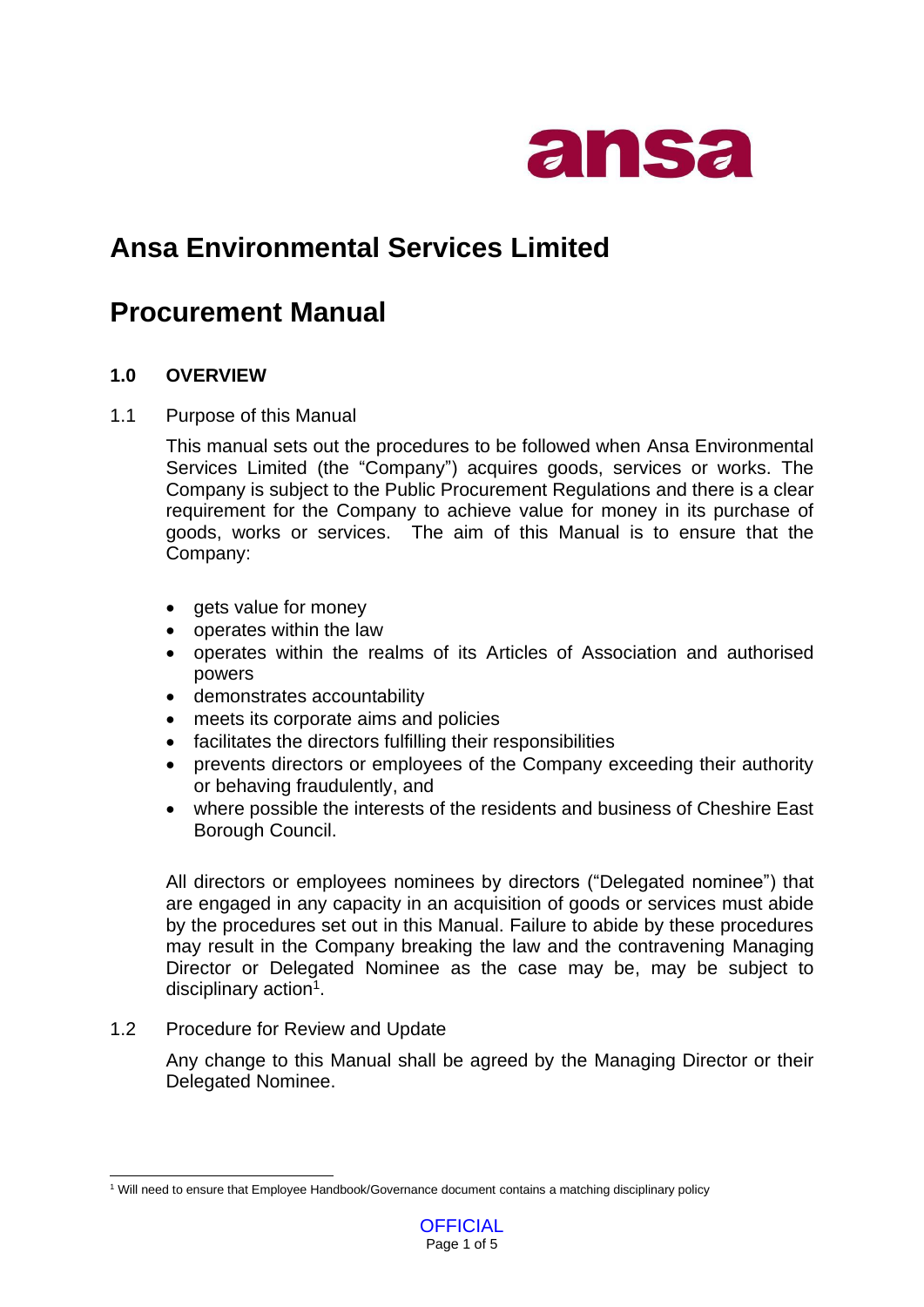## **2.0 PRINCIPLES WHEN PROCURING**

#### 2.1 Best Value for Money

The Company owes a responsibility to the Principal Shareholder<sup>2</sup> and the residents and business of Cheshire East Borough Council when procuring services, goods or works. The company is to ensure that all purchases represent best value for money, the definition of best value, eg lowest price, highest quality etc, will be determined on a case by case basis.

#### 2.2 Integrity and Transparency

Only the Managing Director or a Delegated Nominee shall undertake procurement activity. It is essential that where the Managing Director or Delegated Nominee has a conflict of interest that such interest be recorded in the Company's Conflict of Interest Register maintained by the Company Secretary. In the event that a conflict exists, in relation to procurement, the Managing Director or Delegated Nominee shall not have any involvement in the procurement process or the selection of a supplier.

The Principal Shareholder shall be entitled to access and audit the Company's Procurement documentation at any time.

#### 2.3 Separation of Duties to attain checks and balances

As far as possible the Managing Director or Delegated Nominee responsible for seeking quotations, tenders or approving orders, should not be the approving Managing Director or Delegated Nominee for the acceptance of the quote or tender. This may not be practically possible in all cases, therefore for orders under £5,000, the Managing Director or Delegated Nominee can be the same person, but only in ad hoc circumstances. Where the value of the order / procurement is in excess of £5,000, a manager who has the budgetary limit in line with the scheme of delegation must approve the quotation / tender / order.

#### **3.0 PROCUREMENT THRESHOLDS AND PROCESS DETAILS**

#### 3.1 Overview

The table below sets out which procedures to be followed for different contract values. The Total Value of the contract is the yearly contract value x contract period in years (including any extension periods).

| <b>Total Value</b>   | <b>Procedure to Follow</b>                                                                                                                                                                                                                                                                                                                                               |
|----------------------|--------------------------------------------------------------------------------------------------------------------------------------------------------------------------------------------------------------------------------------------------------------------------------------------------------------------------------------------------------------------------|
| <b>Below £20,000</b> | Enquiry to a suitably qualified supplier(s) by the most<br>appropriate means by the Managing Director or<br>Delegated Nominee with the requisite authority to incur<br>the expenditure in accordance with the Company's<br>Scheme of Delegation. Details of the quote and why the<br>supplier selected, is to be kept on file, for audit<br>purposes. See paragraph 3.2. |
|                      | Advertisement of the opportunity, and an appropriate<br>procurement exercise to be undertaken. The level and                                                                                                                                                                                                                                                             |

<sup>2</sup> This term is not defined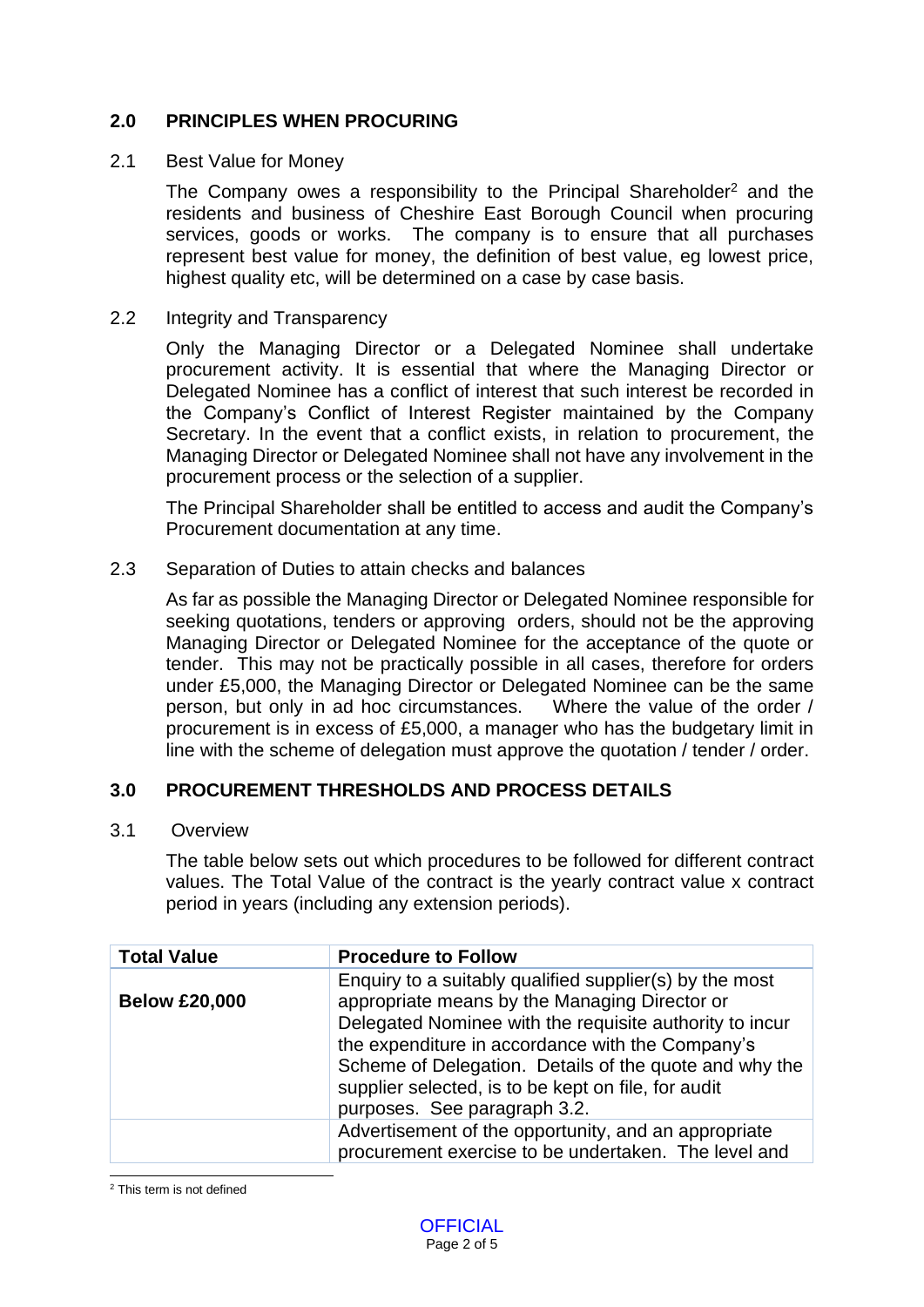| Above £20,001 but<br>below the OJEU<br><b>Threshold</b> | type of procurement exercise to be undertaken will be<br>on a case by case basis as determined by the Managing<br>Director or Delegated Nominee. See Paragraph 3.3.                                                                                                                            |
|---------------------------------------------------------|------------------------------------------------------------------------------------------------------------------------------------------------------------------------------------------------------------------------------------------------------------------------------------------------|
| Over the OJEU<br>Threshold.                             | For contracts where the value is over the relevant OJEU<br>threshold, the Managing Director or Delegated Nominee<br>will determine the most appropriate EU Procurement<br>Route, and conduct a procurement exercise in line with<br>this route, ensuring full compliance with all legislation. |

#### 3.2 Required Process below £20,000

Where a contract has a contract value of £20,000 or below, a telephone quotation from a suitably qualified supplier(s) should be sought by a Managing Director or Delegated Nominee. The employee must ensure best value is obtained and it is recommended that 3 quotes are sought. Any agreed quote should be obtained in writing. Only the employee who has the requisite authority to incur the expenditure under the Company's Financial Scheme of Delegation, can place an order.

#### 3.3 Required Process Between £20,001 and below the OJEU Threshold.

Where contracts have a value between £20,001 and the OJEU Threshold a procurement exercise must be undertaken. All procurement opportunities must be advertised and the type and level of procurement activity will be determined on a case by case basis by a Director or Delegated Nominee. All submissions should be in a written format and the Managing Director or Delegated Nominee must ensure that the successful supplier provides best value for money and is most appropriate in terms of the capacity and capability.

Where a tender is sought and received, these must be dealt with and evaluated in accordance with best practice. Tenders should be evaluated by a panel of at least 3 appropriate employees, stakeholders or delegated appropriate nominees. There must be a written record of the evaluation scoring, and reasons for selection and non selection.

Contract award, will be by means of a report submitted to and approved by the appropriate person with the requisite financial approvals as detailled in the Financial Scheme of Delegation. Only the employee who has the requisite authority to incur the expenditure in the Company's Financial Scheme of Delegation, can place an order.

3.3 Required Process Above the OJEU Threshold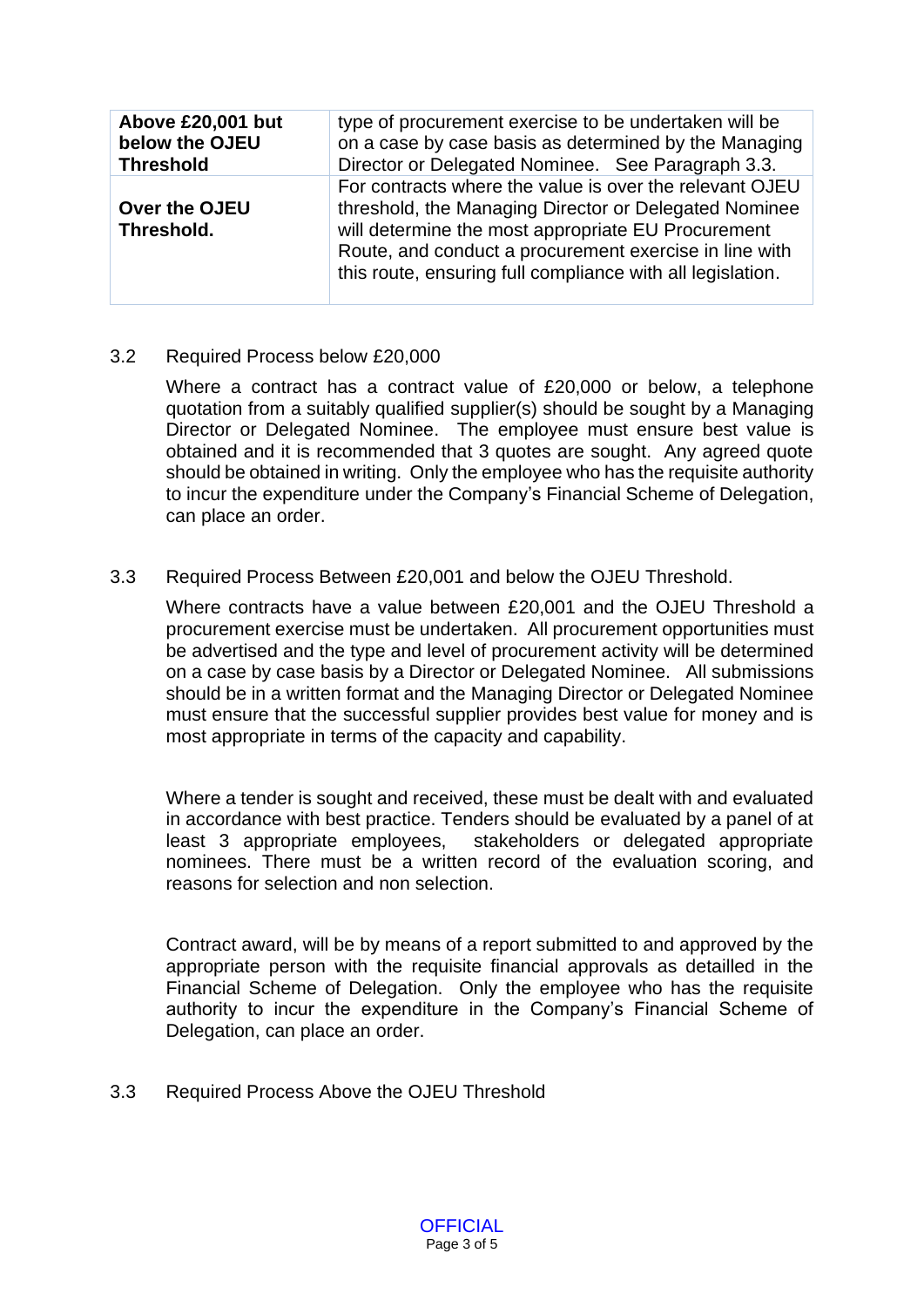For procurements where the contract value is above the relevant OJEU Threshold, the appropriate procurement route will be undertaken as determine by the Director or the Delegated Nominee. The procurement exercise will be a formal process involving written tenders, in line with the appropriate EU Procurement Route. Awarding of Contracts above the OJEU Threshold will be undertaken by means of a written report, which is approved by the appropriate person with the requisite financial approvals as detailled in the Financial Scheme of Delegation.

#### 3.6 Format of Contracts

As a minimum all contracts with a value over the OJEU Threshold should be in a written format and be executed as a deed by either the a Director and the company secretary, by two Directors or by the Managing Director and the Company Secretary. There may be circumstances where the contract value is below the OJEU Threshold where a contract is warranted, these will be dealt with on a case by case basis and determinee by the Managing Director or the Delegated Nominee.

#### 3.7 Exceptions to these Procedures

Where the Managing Director or a Delegated Nominee seeks an exception to these procedures, he/she shall arrange for a report to be prepared and submit it for consideration to the appropriate person with the requisite financial approvals as detailled in the Financial Scheme of Delegation, prior to the start of the relevant procurement process

All such exceptions should be recorded in a register and available for inspection as required.

#### **4.0 OPENING OF TENDERS**

4.1 For all procurements over £100,000, tenders are to be sent and receieved electronically, using an e-tendering portal. All tenders will be opened via this system to ensure fairness and the prevention of collusion.

#### **5.0 EVALUATION OF OFFERS**

#### 5.1 Best Value

The award of a contract will be made on the basis of an assessment as to the Most Economically Advantageous Tender (MEAT). This may take the form of a lowest price, or in the case of a sale, the highest price, or the most advantageous offer taking all factors into account; or could take the form of an assessment on a Quality / Cost basis. Where a Quality / Cost assessment is made, then this should be clearly set out in the tender documentation, along with the criteria used to evaluate the quotes or tenders and associated weightings. Where practicable, appropriate and legal the Company shall consider procurement from Cheshire East based suppliers.